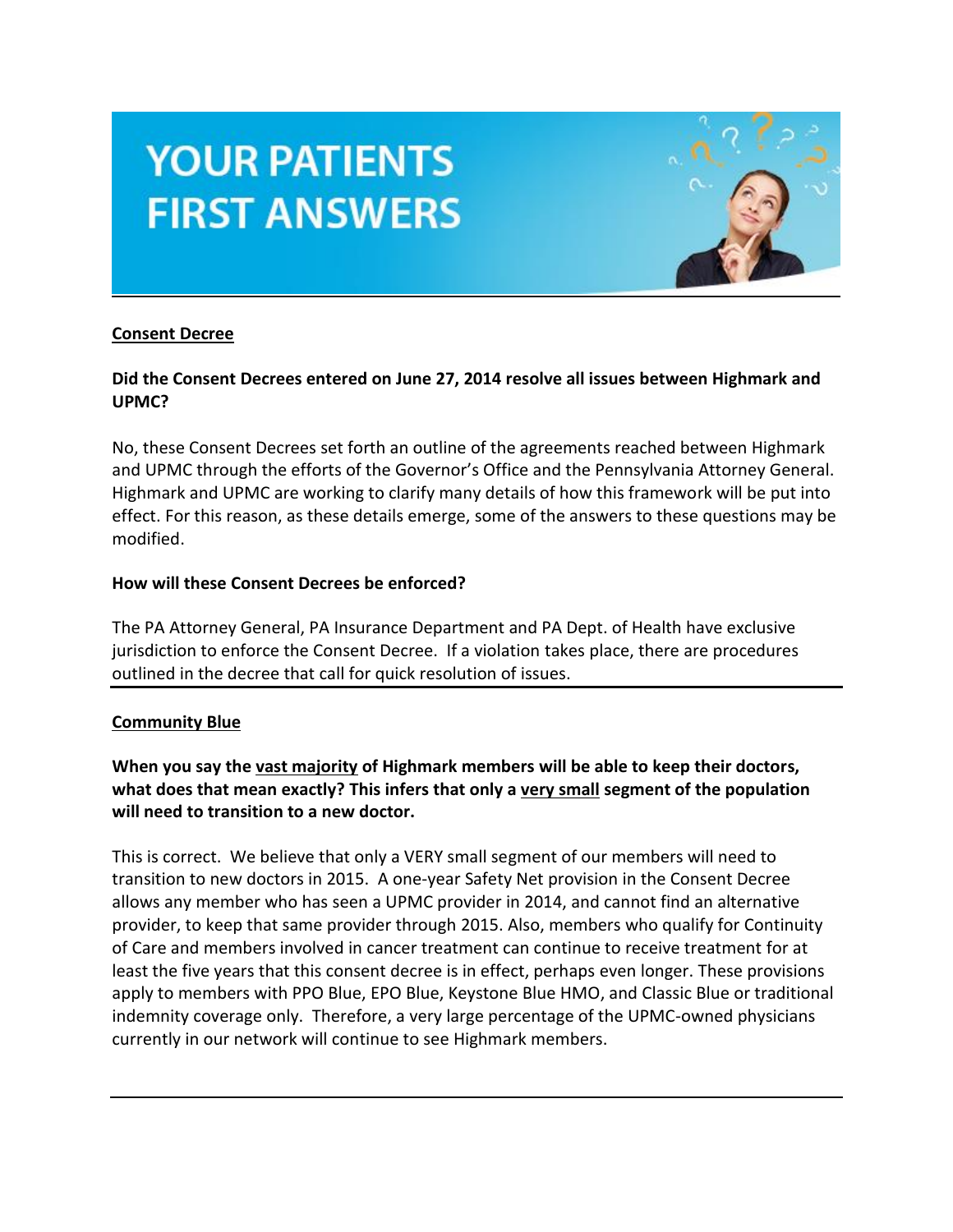# **How will out-of-network balance billing apply regarding the Community Blue product? Will there be any limits on patient liability as with the PPO product?**

We believe that out-of-network billing for Community Blue will be the same as out-of-network billing for any other PPO product. It is our interpretation that the Consent Cecree provides Community Blue members with a 40 percent discount for out-of-network services. This has not been formalized but this is our understanding.

# **We're getting a lot of Producer questions around Community Blue and if, like the last agreement, UPMC will just turn these folks away.**

We do not believe that UPMC will turn Community Blue patients away as the Out-of-Network Services provision in the Consent Decree states that UPMC will accept ALL Highmark members, even if it is on an out-of-network basis. At this time, it is our understanding that care for Community Blue members will be delivered and then billed on an out-of-network basis, except for emergency room services, which will be treated as in-network.

# **Clarify what the UPMC Community Blue network/benefits will look like in January 2015? How will Community Blue PPO, EPO, and HMO products be impacted?**

Details of the how the Consent Decree affects Community Blue are being resolved by Highmark and UPMC. Once those decisions are finalized, we will release those details.

## **Cancer Care/Oncology/Hillman**

# **Clarify when members can access Hillman. Can they choose to go there themselves, or do they need their physician to decide that? I'm understanding that they have access, but upon physician recommendation**.

The Consent Decree gives any member with PPO Blue, EPO Blue, Keystone Blue HMO, and Classic Blue or traditional indemnity coverage in-network access to UPMC services, providers, facilities and physicians involved in the treatment of cancer, including, but not limited to Hillman Cancer Center if the patient's treating physician determines that a patient should be treated at such facility and/or physician. As with any specialty medical care, members should consult with their providers to determine which facility is most appropriate for their individual needs.

**The information under "Cancer Coverage" states "Highmark members will have in-network access to all UPMC services for oncology care, including the Hillman Cancer Center." Will Highmark members pay in-network rates for such services? The article in Saturday's PG 6/28/14 states: "… UPMC put out a news release telling patients that UPMC's Hillman Cancer Center, while technically available by physician referral to all Highmark customers, is not innetwork…" The article later states "…if a patient's treating physician determines that a**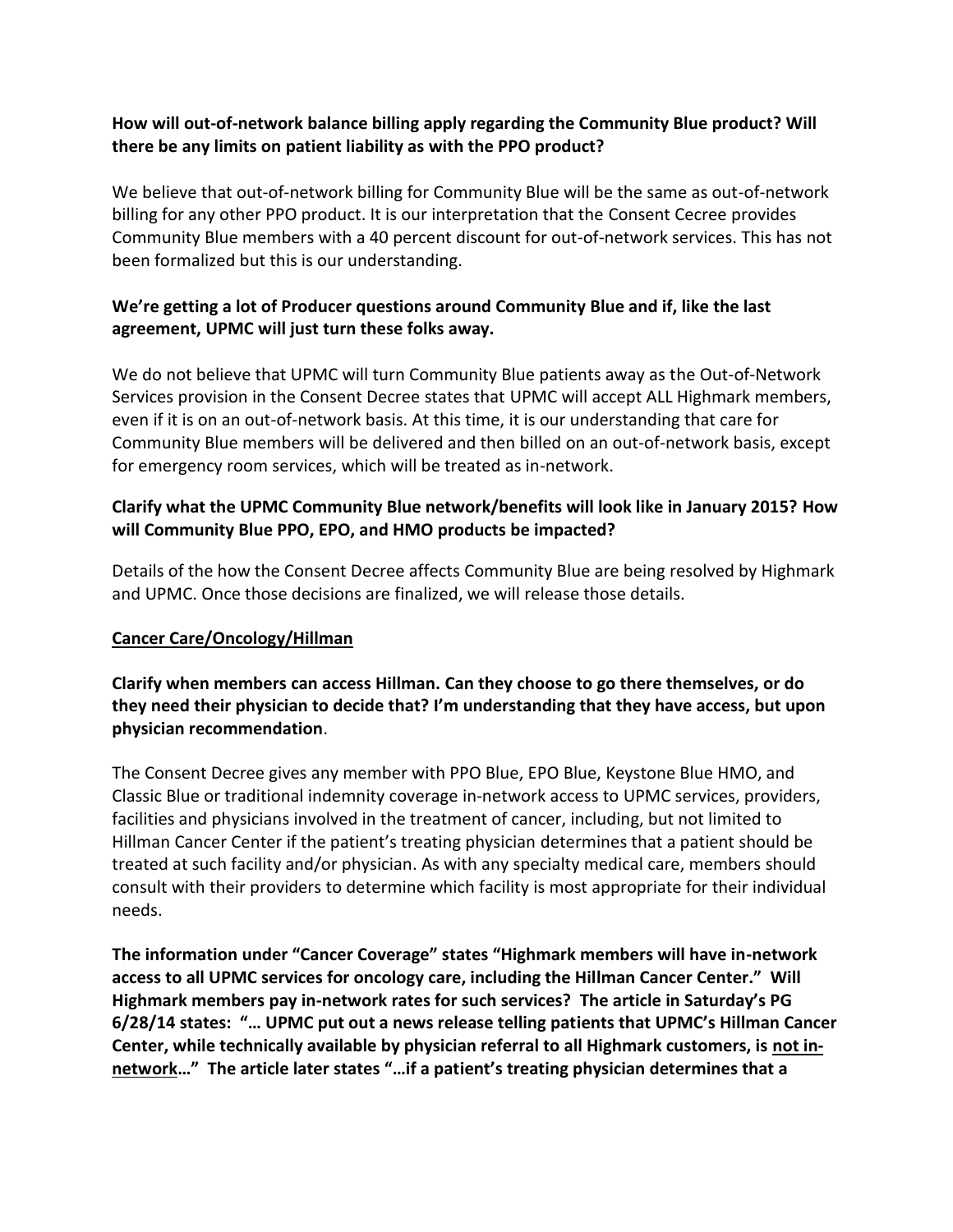## **patient who is diagnosed with cancer should be treated by a UPMC oncologist and the patient agrees to be so treated, at rates that are still to be negotiated."**

Yes, Highmark members in PPO Blue, EPO Blue, Keystone Blue HMO, and Classic Blue or traditional indemnity coverage will pay in-network rates for all services related to the treatment of cancer, including those provided at Hillman Cancer Center. There are several areas in the consent decree that call for UPMC and Highmark to negotiate rates. In most cases, if rates are not agreed to by July 15, 2014, there is a dispute resolution process to settle rates. For instance, the rates for 2015 will be the current, in-force rates, plus MBI for 1/1/15. There is currently a dispute resolution process underway to resolve certain issues pertaining to oncology rates. The result of this process will not be determined until later this year.

# **When is cancer "beaten?" I was treated last year for breast cancer at UPMC. I am now under the care of a physician at a cancer center that is Highmark/ independent. There is no sign of cancer, but it has only been one year. If I tried to get life insurance, they would look for years of being "cancer-free" before deciding that I had beaten it.**

It appears that this member is currently under the care of in-network providers. If the member had a recurrence and wanted to go back to UPMC for treatment, the member should consult with her doctor. If the treating physician recommends a UPMC provider, care would be provided at in-network rates under the Continuity of Care provision as long as the member has PPO Blue, EPO Blue, Keystone Blue HMO, or Classic Blue or traditional indemnity coverage.

**You have in-network access to all UPMC services, facilities, doctors and joint ventures for oncology care and for any related illnesses/complications resulting from complications of cancer treatment, including but not limited endocrinology, orthopedics and cardiology. Is this just for 2015 or for the foreseeable future?**

Members with PPO Blue, EPO Blue, Keystone Blue HMO, and Classic Blue or traditional indemnity coverage have in-network access to UPMC providers for oncology care for 5 years under the terms of this consent decree.

## **ER Access**

# **If someone is flown to UPMC's emergency department and treated, what's next? Do they have to be transported again to a Highmark affiliated hospital for treatment beyond that trauma care or pay out-of-network charges?**

Members with PPO Blue, EPO Blue, Keystone Blue HMO, and Classic Blue or traditional indemnity coverage will be covered at in-network rates for care received at any UPMC emergency room. The Consent Decree calls for establishment of patient transfer protocols. These protocols include the transfer of the patient, once stabilized to an in-network facility if the patient or patient's representative approves.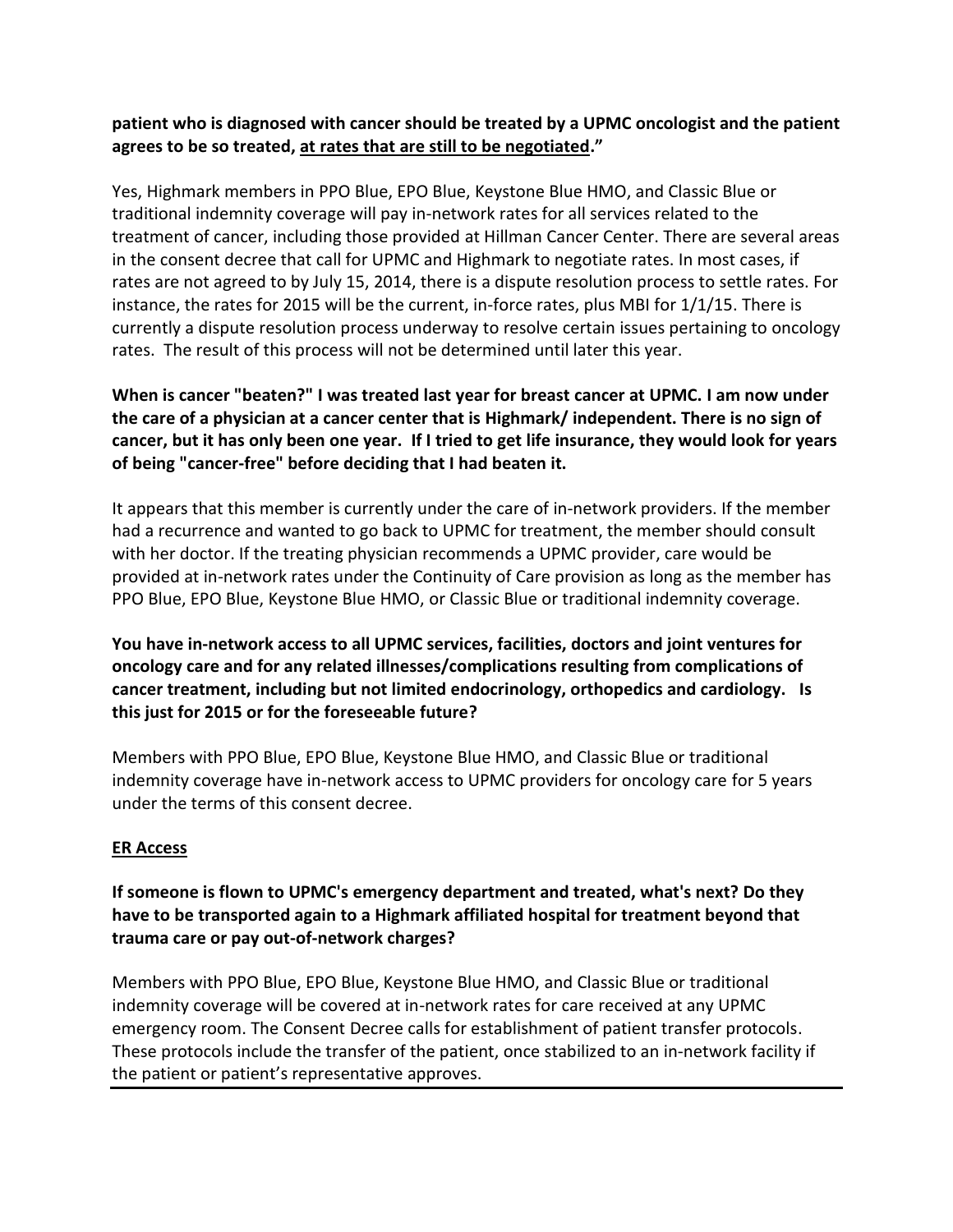# **What if the ER use is deemed to be for a non-emergency medical service? How would that claim pay?**

The Consent Decree does not in any way change the standard Highmark uses in reviewing emergency room claims. Therefore, non-emergency medical services would likely be treated as out-of-network. .

# **65+/Seniors**

**The "Under the Vulnerable Population" provision indicates that seniors "will have continued ongoing access to UMPC providers and facilities." My spouse is 66, but covered as a dependent on my PPO active insurance with Highmark. Will she still have access to UPMC providers and facilities? Or is this provision assuming that seniors are on Medicare?**

According to the Consent Decree, members over the age of 65 eligible or covered by Medicare and who are who are covered under PPO active insurance with Highmark will have full access to UMPC providers.

**If an employee reaches 65 and is still an active employee enrolled in a PPO plan, will they have full access to UPMC? This question came from the quote released re UPMC and Highmark: "Vulnerable Populations: UPMC and Highmark agree that vulnerable populations such as consumers age 65 or older, Medicare, Medicaid, CHIP, Medigap and Signature 65 will not be impacted and continue to have access to UPMC providers and facilities."**

According to the Consent Decree, members over the age of 65 who are covered under PPO active insurance with Highmark, or who are eligible or covered by Medicare will have full access to UMPC providers.

# **Will employer group covered employees that are 65 or older and on the group PPO plan have access to all UPMC facilities and providers?**

Yes, members over the age of 65 who are covered under a group PPO plan, or who are eligible or covered by Medicare will have full access to UMPC providers.

## **Continuation of Care**

# **Will UPMC doctors know what to tell patients as it relates to continuation of care – regardless of diagnosis? They want to make sure the doctors have all the answers at hand.**

We're not privy to UPMC's communications to its doctors. But we will communicate to our members that, if they need help understanding how the Continuity of Care provision applies to their particular situation, they can call myCare Navigator or the Member Service number on their ID cards.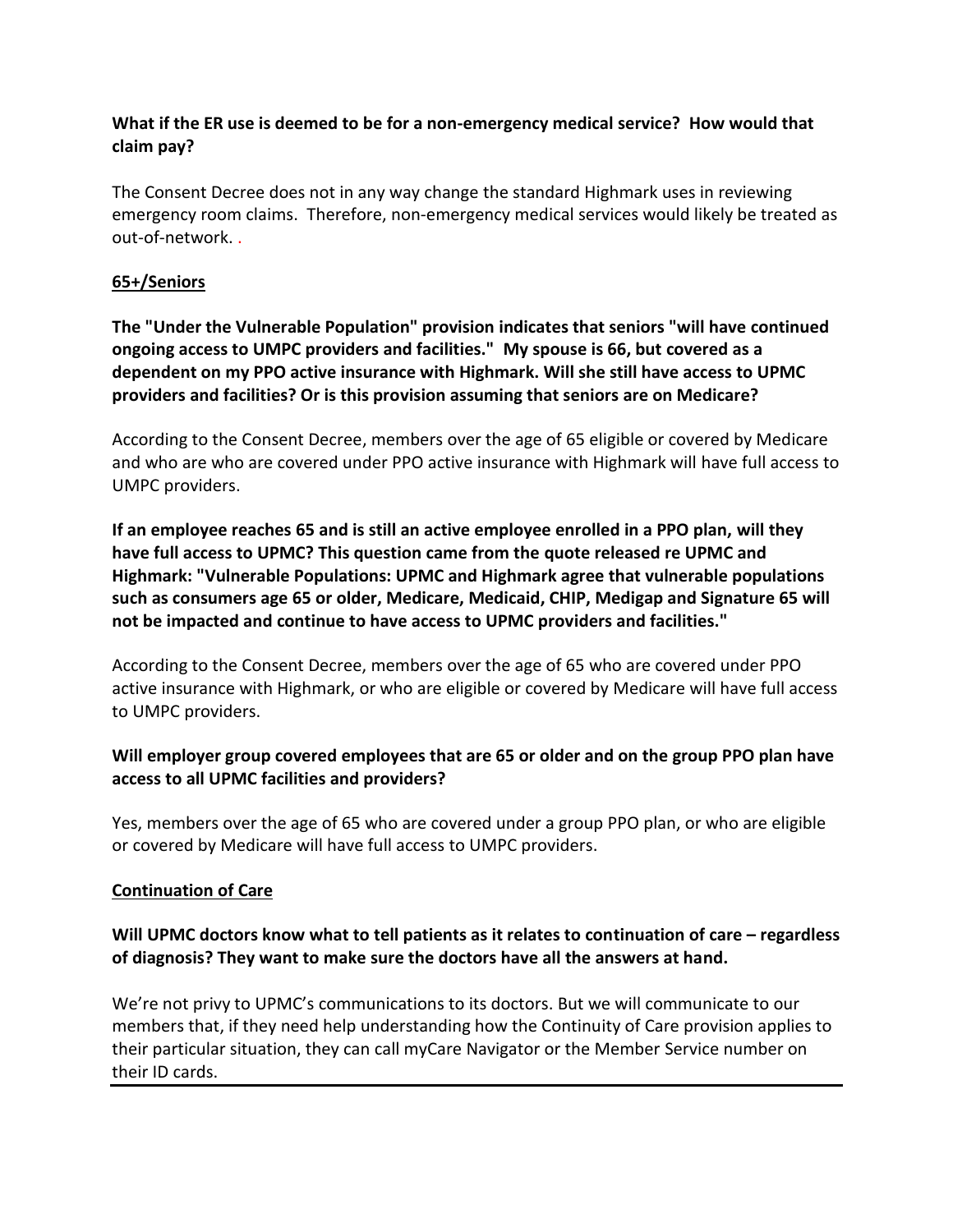# **Clarify "continuity of care". Is this indefinite treatment of an existing diagnosis, or is it interchangeable with "transition of care"? For instance, will a member who is being treated by a UPMC doctor for MS be able to continue to see that doctor at the in-network level?**

Continuity of Care does not equal Transition of Care. Continuity of Care is a special provision in the Consent Decree that permits all members in a continuing course of treatment with a UPMC provider—no matter what the diagnosis—to continue to receive care on an in-network basis at in-network rates. This provision is determined by the treating physician acting in consultation with the wishes of the member. This provision applies to members with PPO Blue, EPO Blue, Keystone Blue HMO, and Classic Blue or traditional indemnity coverage. Transition of Care refers to the process of assisting those members who need to select an alternative in-network provider in cases where their prior provider becomes out-of-network.

# **Is there a defined time limit on this? Does the provider or member decide when the course of treatment has ended?**

The Consent Decree does not specify any duration to the continuity of care period. The need for a continuing course of treatment is determined by the patient's treating physician, in accordance with the patient's wishes.

# **Safety Net**

# **Who determines whether or not a member is "unable" to find an alternative physician in their area? What are the criteria?**

The patient. The one-year Safety Net provision gives Highmark members who used UPMC physicians or services during 2014 time to evaluate and select an alternative in-network provider in their locality. Highmark offers many resources to help members in selecting new providers. Members can call myCare Navigator or the Member Service number on their ID cards. They can also search for new providers using YourNetwork2015.com, our new microsite that shows what our network will look like in 2015.

# **RE: Safety net – need more clarification on what it means if those members "are unable to find an alternative physician in their area". I personally don't see many instances when a doctor in the member's area cannot be found, so who makes that decision?**

The patient. The one-year Safety Net provision gives Highmark members who used a UPMC physician or service during 2014 time to evaluate and select an alternative in-network provider in their locality. Highmark offers many resources to help members in selecting new providers. Members can call myCare Navigator or the Member Service number on their ID cards. They can also search for new providers using YourNetwork2015.com, our new microsite that shows what our network will look like in 2015.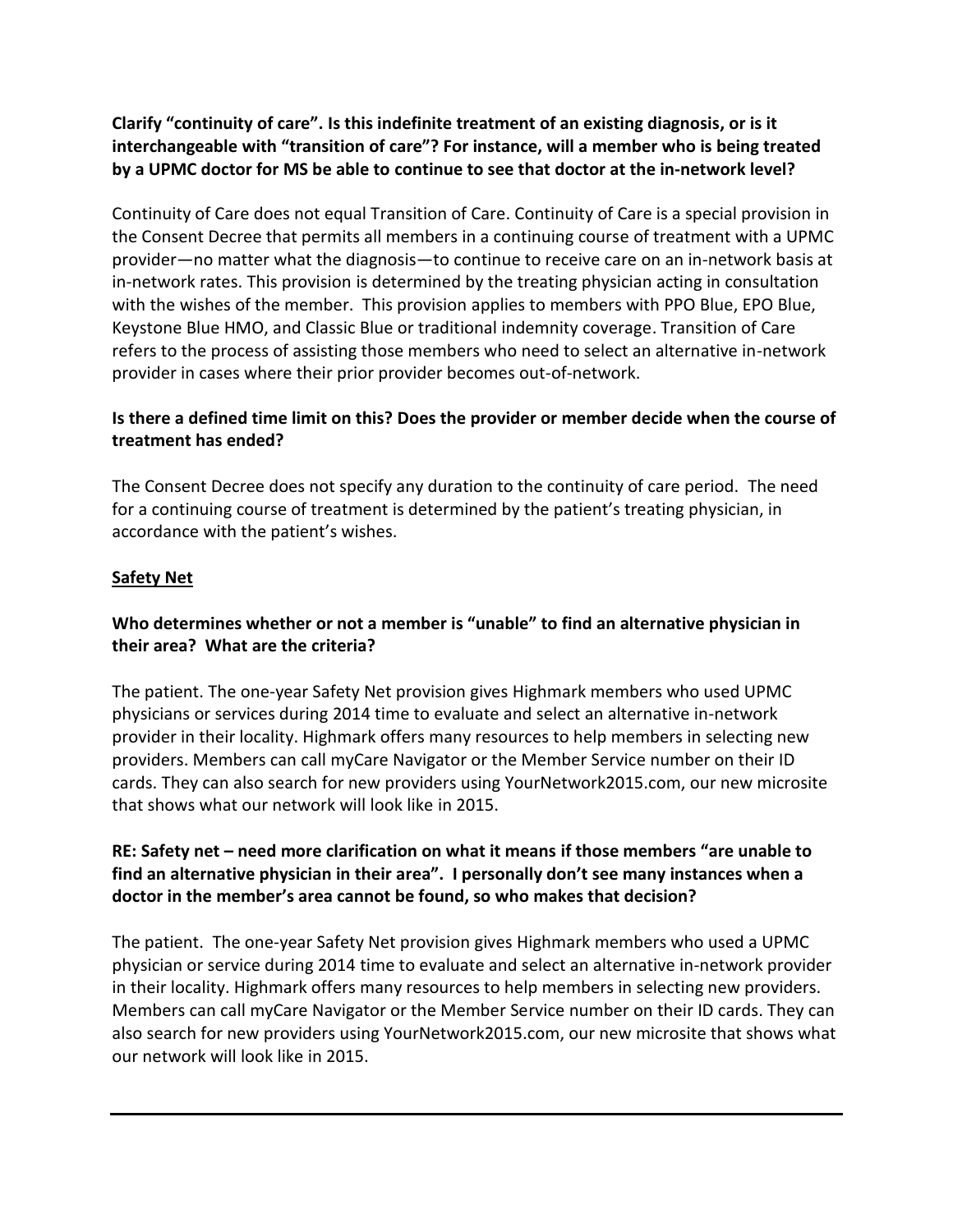#### **Coverage for Specific Conditions**

**RE: Existing PPO customer covered under Allegheny Intermediate Unit: Members' spouse had a kidney transplant within the last few years at a UPMC facility. All follow up was done and the patient is OK from the transplant point of view. Now he needs a knee replacement, and the only doctor willing to operate is out of UPMC Shadyside. They are being told other providers do not want to operate on him due to his risk of infection/low immunity from his recent transplant. Will the member be able to have the knee replacement done after 1/1/15 by a UPMC facility/doc at the in network level of benefits? The member thought this may qualify under our transition as a unique case since he is a previous transplant patient.**

#### Answer TBD

## **What if someone gets newly diagnosed with a rare condition and that particular service is only available at one of UPMC facilities**.

Rare instances such as this will be evaluated by the Department of Health on a case-by-case basis. Decisions on how to handle these situations will be based on each member's individual circumstances.

# **One of the trustees sees a UPMC doctor for "headache management"; will she be able to continue to see that UPMC doctor?**

If the trustee is covered by a PPO Blue, EPO Blue, Keystone Blue HMO, or Classic Blue or traditional indemnity plan, she likely qualifies for continuation of care. Any member in a continuing course of treatment with a UPMC provider may continue that care on an in-network basis at in-network rates so long as the treating physician approves and the patient agrees.

#### **In-network vs Out-of-Network**

**Confirm that ANY UPMC doctor that treats a patient at an exception hospital (Children's and Western Psych) will be treated as in-network and that ANY UPMC physician that treats a patient at a community hospital (is this the Allegheny hospitals?) will be treated as innetwork.**

Confirmed. All UPMC joint ventures, physician services provided at or on behalf of independent hospitals will be in-network. Currently, all of Highmark's networks include the UPMC doctors who treat patients at exception hospitals such as Children's and Western Psych. Our network also includes UPMC-owned physicians performing services at the Community Hospitals. Allegheny Health Network and community hospitals are also in-network.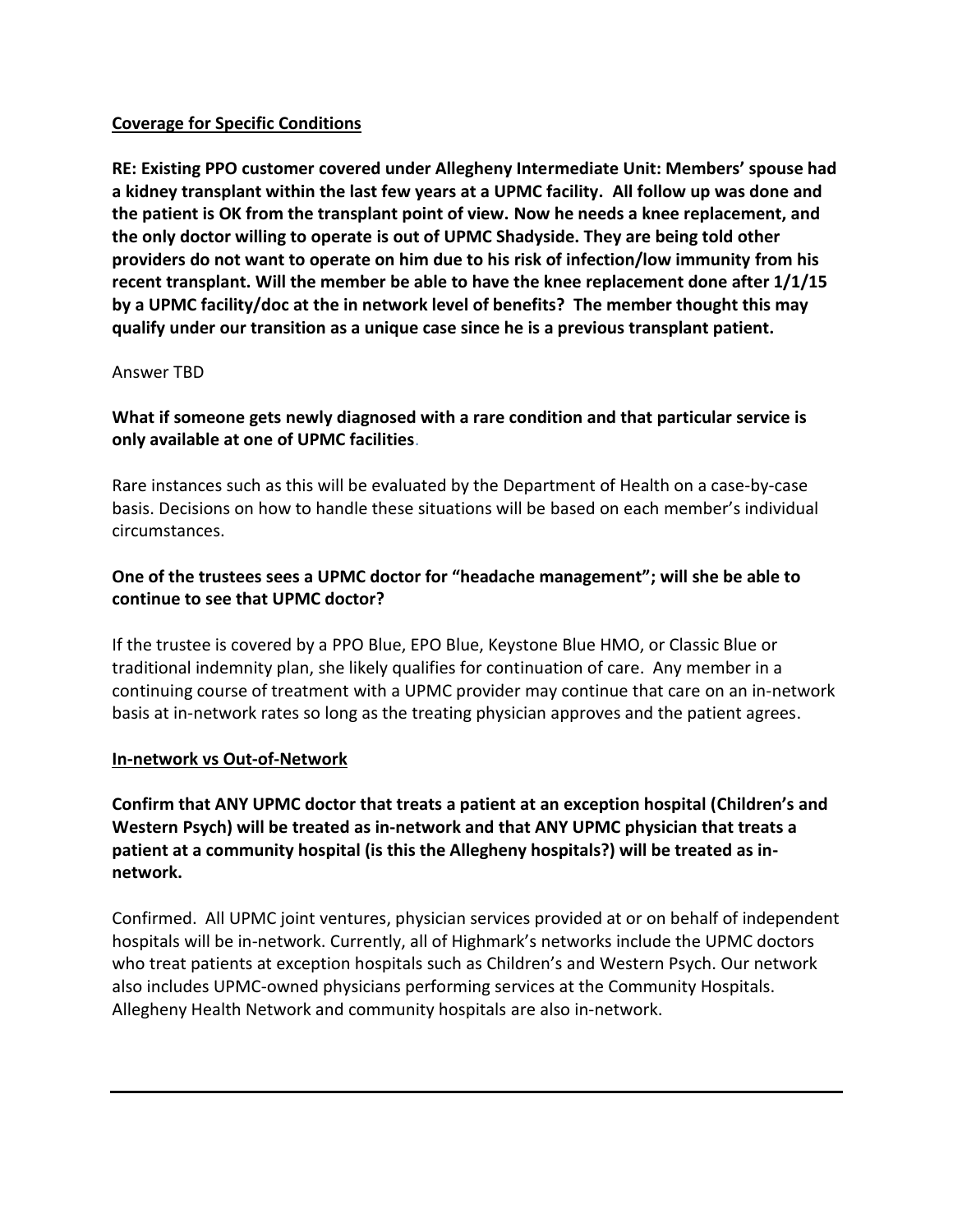## **Will UPMC oncologists, pediatricians, and behavioral health providers be treated as innetwork regardless of where they treat the patient?**

Yes. Members with PPO Blue, EPO Blue, Keystone Blue HMO, and Classic Blue or traditional indemnity coverage have in-network access to all UPMC oncology providers, pediatricians and behavioral health providers.

# **RE: UPMC providers being considered in-network: will they accept currently contracted rates as payment in full? Having the plan pay at in-network levels is great, but if providers are not required to accept some fee as payment in full, members could still be liable for large dollar amounts via balance billing.**

All in-network providers agree to accept Highmark's payment as payment in full and are prohibited from balance billing. A member's liability is limited to any cost sharing that applies for in-network benefits as specified in their particular plan design.

**How many total UPMC physicians are there; how many are in 5 county Pittsburgh (these will be out of network, right?), how many are outside of 5 county Pittsburgh (these will be in network right?), how many are in the specialty categories listed (oncology, peds, behavioral health).**

UPMC owns approximately 3,500 physicians. We believe that Highmark members will continue to have access to a large majority of them in 2015. Providing specific messaging about UPMC physicians in any communications materials is contrary to Highmark's strategic objectives. In addition, members will likely be concerned about their own situations and whether they will have continued access their current UPMC physicians.

**Sometimes UPMC physicians have privileges in non-UPMC facilities. What about cases where members receive care at independent or Highmark-affiliated hospital, but from a UPMC physician. Since hospital and physician charges are usually separately billed, what then? Do they have to ask if the person treating them is a UPMC affiliated physician?**

When a member is being treated by a UPMC physician at a non-UPMC facility, the physician is ALWAYS considered in-Network.

## **Non-participating Hospitals**

**What are the limitations/circumstances for patients to obtain in-network services at nonparticipating UPMC hospitals? For example, in a maternity case, if the patient remains with her UPMC physician if she cannot find a new OBGYN doctor, is the inpatient delivery at Magee Women's covered in network? Does this mean that access to UPMC facilities will be included in-network for Highmark PPO participants?**

Answer TBD